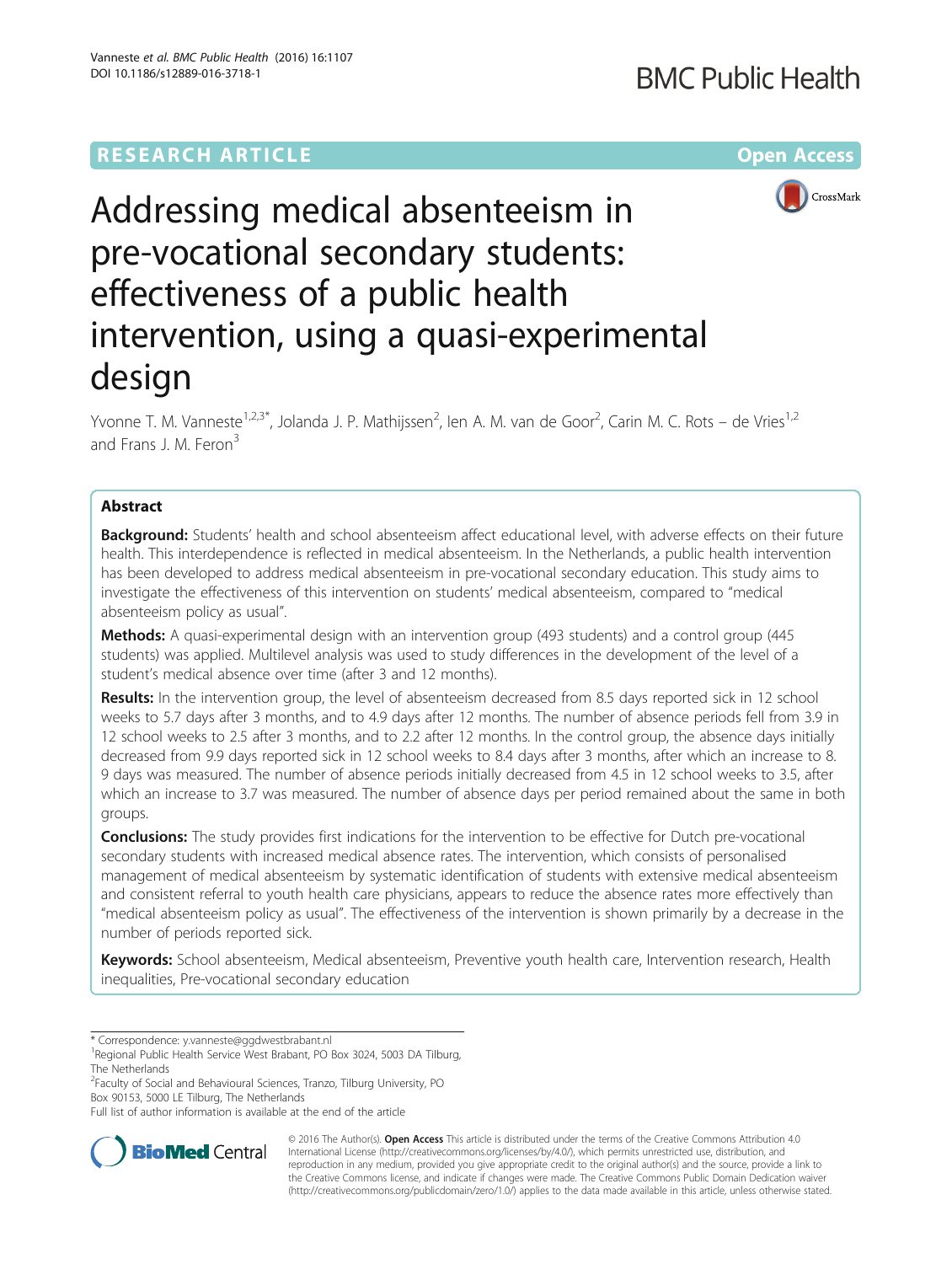## Background

School absenteeism may lead to a lower level of education or even school dropout [[1](#page-7-0)–[4](#page-7-0)]. Low educational level and school dropout are both strongly associated with an increased risk of social failure and delinquency [[5](#page-7-0)–[9\]](#page-7-0), increased risk behaviour (e.g. smoking, obesity, lack of exercise) [[10, 11](#page-7-0)], a higher prevalence of mental problems and chronic health issues [[12](#page-7-0)–[15](#page-7-0)], and higher mortality rates [\[16](#page-7-0)–[21\]](#page-7-0). Tackling school absenteeism can reduce socio-economic health inequalities by optimising children's educational opportunities and future prospects.

Literature frequently distinguishes between unexcused and excused school absenteeism. Unexcused absenteeism is truancy, not attending school without permission. Excused absence means not attending lessons with permission because of familial or personal reasons, with sickness reporting, also called medical absenteeism, as a major reason. Prevalence rates on school absenteeism as reported in literature are not directly comparable internationally, due to inconsistent use of parameters for school absenteeism. Nowadays, figures at the national level show that medical absenteeism occurs approximately twice as often as truancy [\[22](#page-7-0)–[24](#page-7-0)]. In the Netherlands in 2002 medical absenteeism was more prevalent in prevocational secondary education than in the other two tracks in secondary education (senior general secondary education and pre-university education): 4 v. 3.7 and 3.4 % [[25](#page-7-0)]. See [Appendix](#page-6-0) for a description of the Dutch educational system [\[26\]](#page-7-0). No more recent valid figures on absenteeism are available. Because of the strict enforcement of measures against truancy in recent years and on the basis of current international figures, it is conceivable that in the Netherlands also, the medical absence rate has increased meanwhile compared to truancy.

Research on medical absenteeism shows that it is caused not only by medical problems [[2,](#page-7-0) [27\]](#page-8-0), but also by a low threshold for reporting sick, by risk behaviour, or stress-related physical complaints [\[2, 22](#page-7-0)]. The latter may have more complex causes such as psychological, family, or social problems [\[2](#page-7-0)]. Students attending Dutch prevocational secondary education are less positive about their health, have a poorer lifestyle and more psychosomatic complaints [\[28](#page-8-0), [29\]](#page-8-0), and more often demonstrate behavioural problems [[30](#page-8-0)], which may explain their higher medical absenteeism. Moreover, these students have difficulties planning their studies [[31](#page-8-0)]. Consequently, they experience problems in catching up after once having fallen behind because of missing course material. When dropping out, these students cannot fall back on a lower level of education. This explains why dropout rates are the highest in pre-vocational secondary education. On average three quarters of the new early school-leavers that are registered each year come from lower pre-vocational secondary education [\[32\]](#page-8-0).

Until now, the only programmes for reducing school absenteeism developed and applied relate to unexcused absence and school refusal behaviour [\[2](#page-7-0)]. It was recommendable to develop interventions for addressing medical absenteeism, especially for pre-vocational secondary students, because of its increased prevalence and risk of dropout. In the Netherlands, medical absenteeism from secondary school depends solely on parental sick reporting and the authority to decide how to deal with it lies with the schools. This so-called "medical absenteeism policy as usual" is not defined. Dutch secondary schools have their own care system and their own way of handling sick reports. The Youth Health Care department of the Regional Public Health Service West Brabant (a region in the southwest of the Netherlands with a population density of 375 people per square kilometre) developed the MASS intervention [\[33\]](#page-8-0) (see Table 1) in collaboration with the educational sector. It was assumed student's absence rate to be reduced by providing personalised care, support, and guidance addressing these multiple causes. By

## Table 1 Description of the Dutch intervention 'Medical Advice for Sick-reported Students', abbreviated as MASS

The MASS intervention consists of an integrated approach in a public health setting. MASS provides a clear framework in which schools, in direct collaboration with youth health care physicians (YHCPs), are able to reach students and their parents, discuss aspects of the student's medical absence, and design and monitor a management plan that aims to optimise students' health and maximise students' participation in school activities. In summary, the aim of the MASS intervention is to limit the absenteeism by arranging appropriate care, educational adjustments and adequate support for students and parents. A systematic routine is followed.

#### Step 1 School's policy:

The school communicates with students and parents about the new policy in case of absenteeism because of medical reasons.

#### Step 2 Referral to the YHCP:

Students with extensive medical absence are identified by school by using well-defined threshold criteria: reported sick four times in 12 school weeks or more than six consecutive school days (MASS-criteria). Meeting the criteria always leads to a referral to the YHCP for student and parents.

Step 3 Consultation of student and parents with the YHCP:

During the interview and medical assessment YHCPs look for biological, psychological and social factors that contribute to the students' medical absenteeism. The YHCP identifies whether there is a specific somatic or psychiatric diagnosis to account for the absence. If the diagnosis is clear the focus will be on optimising the (adherence to) treatment. In cases of frequent physical complaints and psychosocial problems with no clear medical diagnosis, the YHCP considers diagnostics, and looks for family and school related factors, as well as health risk behaviours and lifestyle aspects that contribute to the physical complaints and psychosocial problems. If needed, the YHCP refers to a medical specialist or a psychosocial support network. A management plan is then designed together with student, parents and school, and with curative professionals, if applicable. This plan includes agreements on cure, care and school attendance.

Step 4 Monitoring the management plan:

School and YHCP monitor the execution of the management plan.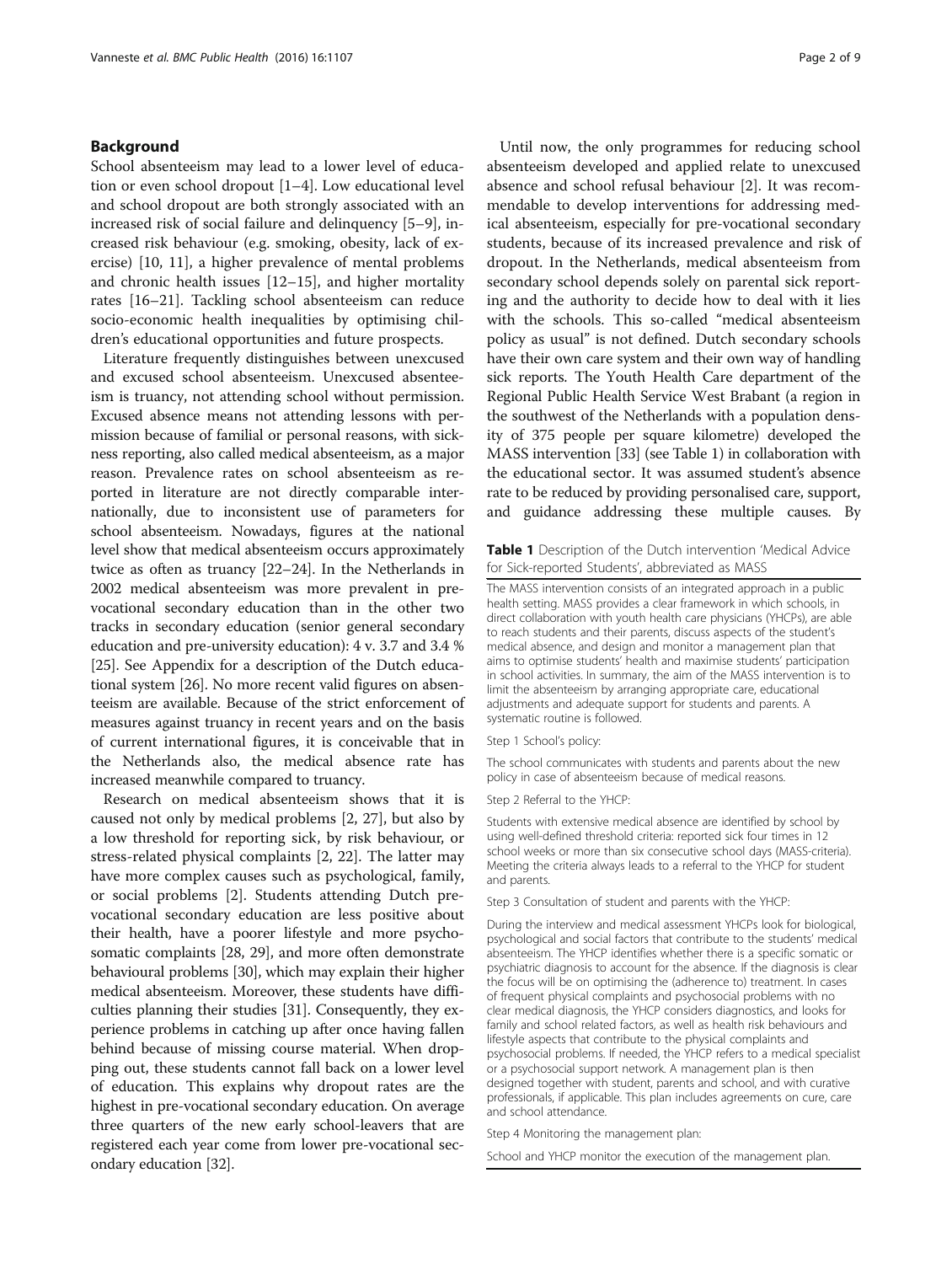applying the MASS intervention, students with increased medical absence rates (i.e. four periods in 12 school weeks, or more than six consecutive days) are identified by the school, and are then referred to youth health care physicians (YHCPs). Besides initial medical assessments, the YHCP also perform biopsychological evaluation of the absence in order to identify specific needs of the student. In addition, the physician, together with student, parents and school, designs a management plan based on guidelines for care, counseling, and educational adaptation. This plan describes what is needed to improve the student's health and well-being and to maximise the participation in school activities, thus protecting the student against underachievement and dropout from education. Recently, Hawkrigg and Payne presented a more or less similar practical approach to prolonged school non-attendance [[34](#page-8-0)]. The MASS-criterion "four periods in 12 school weeks" was chosen because practice shows that the study outcomes of students are adversely affected not only by the length, but also by the frequency of (short-term) absences, therefore both presenting similar risks. The MASS-criterion "more than six consecutive days" was chosen to exclude students with uncomplicated influenza illness, because uncomplicated influenza illness typically resolves after 3–7 days for the majority of persons [[35](#page-8-0)]. The MASS intervention was included in a survey on European real-life interventions that aim to reduce socioeconomic health inequalities [[36](#page-8-0)].

To the best of our knowledge, the effectiveness of an intervention for addressing extensive medical absenteeism has not been investigated before. The objective of the current study is to evaluate the effects of the MASS intervention in pre-vocational secondary education: is there a decline in students' level of medical absenteeism following systematic identification and consistent referral to the YHCP of students with extensive medical absenteeism, compared to a situation in which this specific approach is absent?

## Methods

## Setting

The study was conducted in the Netherlands, West Brabant region. In school year 2011–2012, the MASS intervention had been applied by seven out of all 21 schools for prevocational secondary education. To implement the intervention, schools had to release their own financial resources to pay for the consultation with the YHCPs. All these seven schools were asked to participate in the study as an intervention school. In 2014, within the group of the 14 remaining schools, seven schools were asked to participate in the study as a control school, by providing anonymised absence data of their students retrospectively. This was done to avoid influence of their 'medical absenteeism policy as usual' during the study period. A condition for

participation in the study as a control school was that the MASS intervention still had not been applied in the school year 2012–2013. The selection of the control schools was determined by school characteristics, that had to match as much as possible with those of the intervention schools. The characteristics of the schools are described in Table [2.](#page-3-0)

For both groups a prerequisite for participation in the study was a digitised and highly qualified absence registration system. All seven intervention schools and seven control schools eventually participated.

## Study design and population

Due to the active role of schools in the intervention, as explained above, random assignment of schools to "intervention or control schools" was not an option. Therefore the study had a quasi-experimental design. The intervention group consisted of students who were attending one of the intervention schools, had been identified by the school as having extensive medical absence according to the MASS-criteria, and had been referred to the YHCP during school year 2011–2012. The control group consisted of students who were attending one of the control schools, and who were identified retrospectively in the absence data as having extensive medical absence according to the MASS criteria.

## Data collection procedure and outcome measurements

In order to determine the level of medical absence, the school absence registration over the school years 2011–2012 and 2012–2013 was used. All school absence registration systems work by teachers who check per lesson and digitally record the students being present or absent. Partial absences such as going home during the day because of sickness were counted as fullday absences. When still reported sick after autumn, spring, and Christmas breaks, absences counted for new sickness reporting. Due to the shifting of summer holidays, the irregular school hours during the first school week and the examination weeks at the end of the school year, the level of medical absence was calculated only between September 1 and June 9. When the measurement period was (partly) outside this period, the absence rate was recorded as "missing".

The level of a student's medical absence was measured as the number of absence periods and absence days reporting sick during the 12 school weeks prior to the three measurement points. To ensure the accuracy of the measurements, to maintain the class conditions for the student the same as much as possible, and to reduce missings (for example as a result of the student moving to another school), a measurement period of 12 school weeks was chosen so that the effects at 12 school weeks' time could consequently be measured as much as possible in the same school year. For the intervention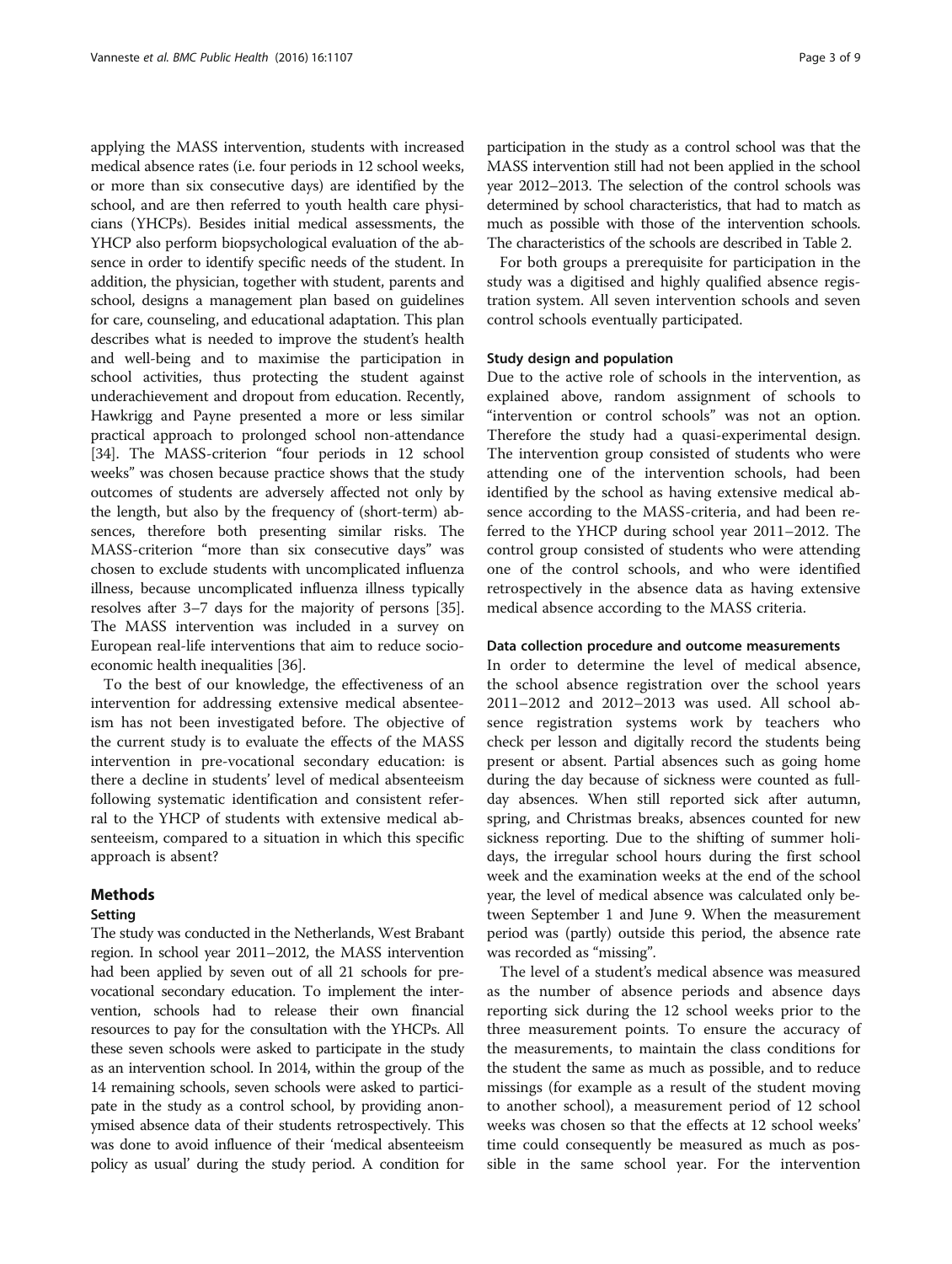<span id="page-3-0"></span>Table 2 The characteristics of the intervention and control schools

| School               |           | School characteristics     |                                                                          |                                 |
|----------------------|-----------|----------------------------|--------------------------------------------------------------------------|---------------------------------|
|                      |           | Urbanisation <sup>a</sup>  | Fields of education                                                      | Size of the school <sup>b</sup> |
| Intervention schools | School 1  | predominantly rural region | General lower secondary education Social care                            | medium-sized                    |
|                      | School 2  | predominantly urban region | General lower secondary education Economics<br>Technology                | medium-sized                    |
|                      | School 3  | predominantly urban region | <b>Fconomics</b><br>Social care<br>Technology                            | medium-sized                    |
|                      | School 4  | predominantly urban region | General lower secondary education Economics<br>Technology                | large                           |
|                      | School 5  | urban region               | General lower secondary education Agriculture                            | medium-sized                    |
|                      | School 6  | urban region               | General lower secondary education                                        | medium-sized                    |
|                      | School 7  | urban region               | General lower secondary education Economics                              | large                           |
| Control schools      | School 8  | urban region               | General lower secondary education Sports                                 | medium-sized                    |
|                      | School 9  | predominantly urban region | General lower secondary education Economics<br>Technology                | large                           |
|                      | School 10 | predominantly rural region | General lower secondary education Social care<br>Technology              | medium-sized                    |
|                      | School 11 | predominantly rural region | General lower secondary education Agriculture                            | large                           |
|                      | School 12 | predominantly urban region | General lower secondary education Agriculture                            | medium-sized                    |
|                      | School 13 | predominantly urban region | General lower secondary education Economics<br>Social care<br>Technology | small                           |
|                      | School 14 | rural region               | Economics<br>Social care<br>Technology                                   | medium-sized                    |

aUrbanisation: rural (<200 inhabitants per square kilometre), predominantly rural region (200–500 inhabitants per square kilometre), predominantly urban region (500–1000 inhabitants per square kilometre) and urban (>1000 inhabitants per square kilometre) <sup>b</sup>

 $<sup>b</sup>Size of the school: small (<250 students), medium-sized (250–750 students) and large (>750 students)$ </sup>

group, the first measurement point  $(T_0)$  was the consultation moment with the YHCP. At the end of the consultation written informed consent was obtained from students and parents to participate in the study. For the control group, the first measurement point  $(T_0)$  was at two pre-defined points in time: December 1 or March 9. These points in time were chosen to avoid missing data in the 12 school weeks' measurements periods. The data of a student with an extensive absence rate at both points in time were included in December 1. After 3 months  $(T_1)$  and 12 months  $(T_2)$  the measurement was repeated. In accordance with the Dutch public health act [\[37](#page-8-0)], collection of data to perform anonymous group comparisons does not require prior informed consent.

### Statistical analysis

Pearson's chi-squared tests (for categorical variables) and Student's t-test (for continuous variables) were used to determine differences in socio-demographic variables between the intervention group and the control group.

Due to the hierarchical structure of the data, with the repeated measurements on medical absenteeism (first level) nested within students (second level) nested within schools (third level), multilevel analysis (linear mixed models in SPSS, version 19.0) [\[38\]](#page-8-0) was applied for studying differences between the intervention group and the control group in the development of the level of medical absence over time. The intra class correlations [\[39\]](#page-8-0) were calculated at school and student level. Intervention, time and the interaction between intervention and time were added as fixed factors to the model. Schools and students were defined as random effects.

### Results

The intervention group consisted of 493 students (12 % of the total school population of 4159 students) and the control group consisted of 445 students (14 % of the total school population 3153 students). The total study group, including both intervention and control groups, consisted of 938 students, of whom 40 % were male and 60 % female. As shown in Table [3](#page-4-0), there is a statistically significant difference between the two groups in gender, age, absence rate in periods, and absence rate in days. The intervention group had a lower proportion of females, a somewhat higher average age, and a lower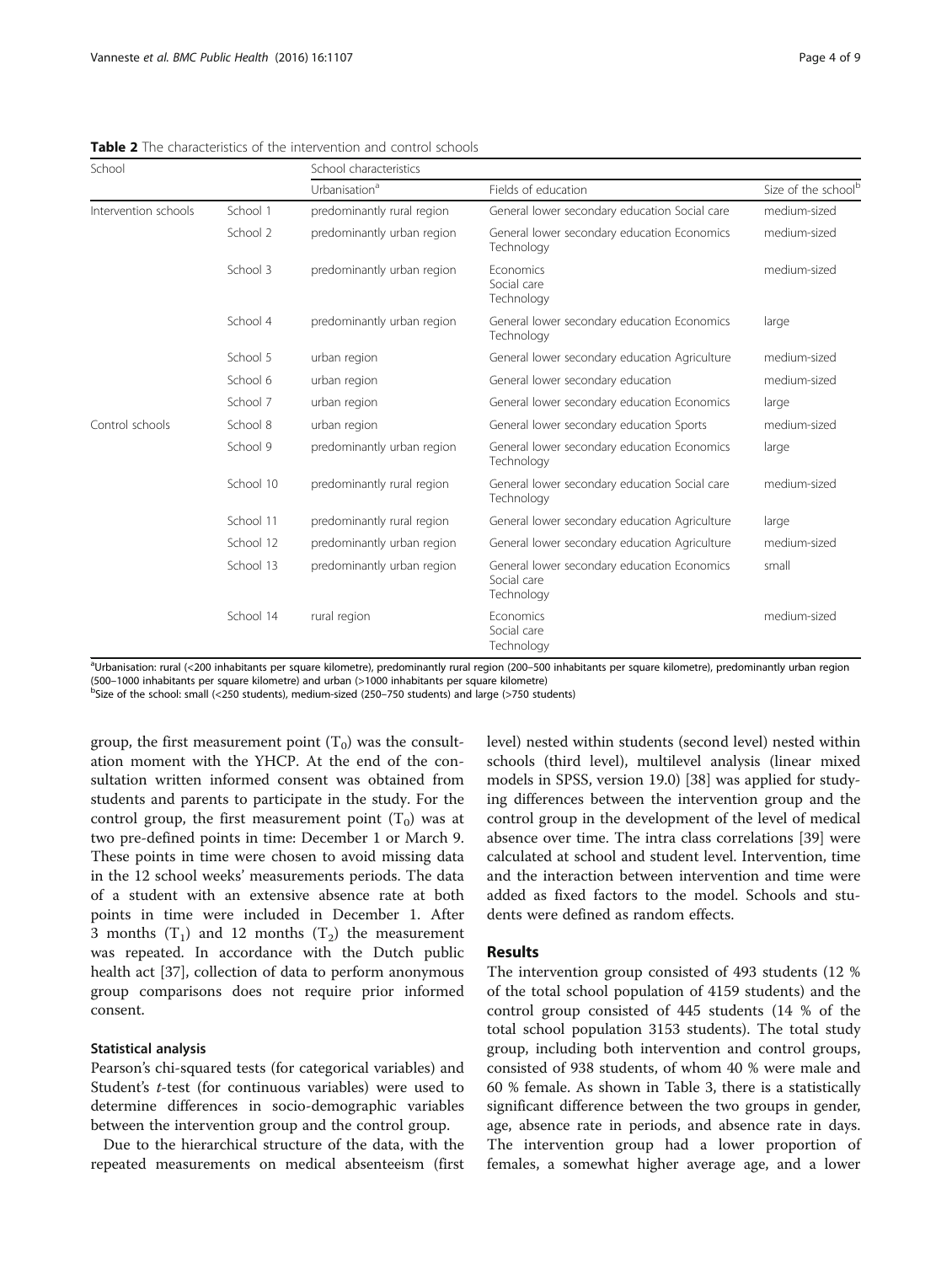|                                                        | Intervention group (493) | Control group (445) | Statistical values     |
|--------------------------------------------------------|--------------------------|---------------------|------------------------|
| Gender, % female                                       | 55.8*                    | 64.3                | $x^2$ = 7.01**, df = 1 |
| Age in years, mean (SD)                                | 14.54 (1.32)             | 14.32 (1.28)        | $t = 2.49*$            |
| Absence rate in periods per 12 school weeks, mean (SD) | $3.91(1.62)$ **          | 4.50(1.16)          | $t = -6.20**$          |
| Absence rate in days per 12 school weeks, mean (SD)    | $8.40(5.39)$ *           | 9.92(5.39)          | $t = -4.27**$          |
| Number of days per period                              | 2.29(1.53)               | 2.39(1.67)          | $t = -0.95$            |

<span id="page-4-0"></span>Table 3 The selected demographic characteristics and the initial values of medical absenteeism of the intervention and control groups

\*  $p \le 0.05$ ; \*\*  $p \le 0.01$ 

absence rate in terms of both periods and days (initial values). There was no significant difference in the average number of days per period between the groups.

In the intervention group, 170 students (35 %) had been referred to the YHCP before December 1, 226 students (46 %) between December 1 and March 9, and 97 students (20 %) after March 9. In the control group, 335 students (75 %) were included on December 1, and 110 students (25 %) on March 9. Of all students, in 58 % (52 % intervention students and 64 % control students) there was information about all three measurement points. Multilevel analysis showed a statistically significant effect of time on the absence rate in periods  $(F = 196.0;$  $p \le 0.01$ ), and a significant interaction effect ( $F = 18.4$ ;  $p \le$ 0.01) in favour of the intervention group. Figure 1 shows that in the intervention group the number of absence periods decreased over time: from 3.9 (95 % CI:3.8–4.1) to 2.5 (95 % CI:2.3–2.6) and finally to 2.2 (95 % CI:2.0–2.4) times reported sick in 12 school weeks. In the control group, the number of absence periods initially decreased from 4.5 (95 % CI:4.3–4.7) to 3.5 (95 % CI:3.3–3.6), after which an increase to 3.7 (95 % CI:3.5–3.9) was measured.

With respect to the absence rate in total number of days, there was a significant effect of time ( $F = 56.5$ ;  $p \le$ 0.01) and a significant interaction effect ( $F = 11.5$ ;  $p \le$ 0.01). Again the intervention group scored better than the control group. Figure [2](#page-5-0) shows that in the intervention group the total number of absence days in the 12 week period decreased over time: from 8.5 (95 % CI: 7.9–9.1) to 5.7 (95 % CI: 5.0–6.2) to 4.9 (95 % CI: 4.2– 5.6) days reported sick. In the control group, the number of absence days initially decreased from 9.9 (95 % CI: 9.3–10.5) to 8.4 (95 % CI: 7.9–9.0) days, after which an increase to 8.9 (95 % CI: 8.2–9.6) was measured.

With respect to the number of days per period, there was no significant effect of time  $(F = 1.0; p > 0.05)$  and no significant interaction effect  $(F = 1.3; p > 0.05)$ . Figure [3](#page-5-0) shows that in the intervention group the number of days per period remained the same over time: 2.3 (95 % CI: 2.1–2.6) at  $T_0$ , 2.3 (95 % CI: 2.1–2.7) at  $T_1$ , and 2.3 (95 % CI: 1.9–2.6) at  $T_2$ . In the control group, the number of days per period increased initially from 2.4 (95 % CI: 2.2–2.6) to 2.7 (95 % CI: 2.4–2.9) days, after

which a decrease to 2.5 (95 % CI: 2.3–2.8) was measured.

A gender effect was found on the absence rate in periods ( $F = 8.1$ ;  $p \le 0.01$ ), indicating that, in general, girls had a somewhat higher absence rate (3.4) than boys (3.2). For the total number of days no statistically significant difference was found between boys and girls  $(F =$ 3.3;  $p > 0.05$ ). For age no differences were found according to the absence rate in periods  $(F = 2.0; p > 0.05)$  and total number of days ( $F = 0.7$ ;  $p > 0.05$ ). In addition, no interaction effects were found of gender and time and of age and time on absence rate. The part of the variance that could be attributed to differences between schools was 7 % for the number of absence periods and 12 % for the number of absence days. The part of the variance that could be attributed to the students within schools was 23 % for the number of absence periods and 35 % for the number of absence days.

## **Discussion**

To the best of our knowledge, this was the first study of an intervention for addressing medical absenteeism in which schools and YHCPs collaborated intensively. The objective was to investigate the effects of MASS on students' medical absenteeism in pre-vocational secondary schools, compared to a situation in which MASS was not applied.

The proportion of students having a high absent rate (four periods in 12 school weeks or more than six

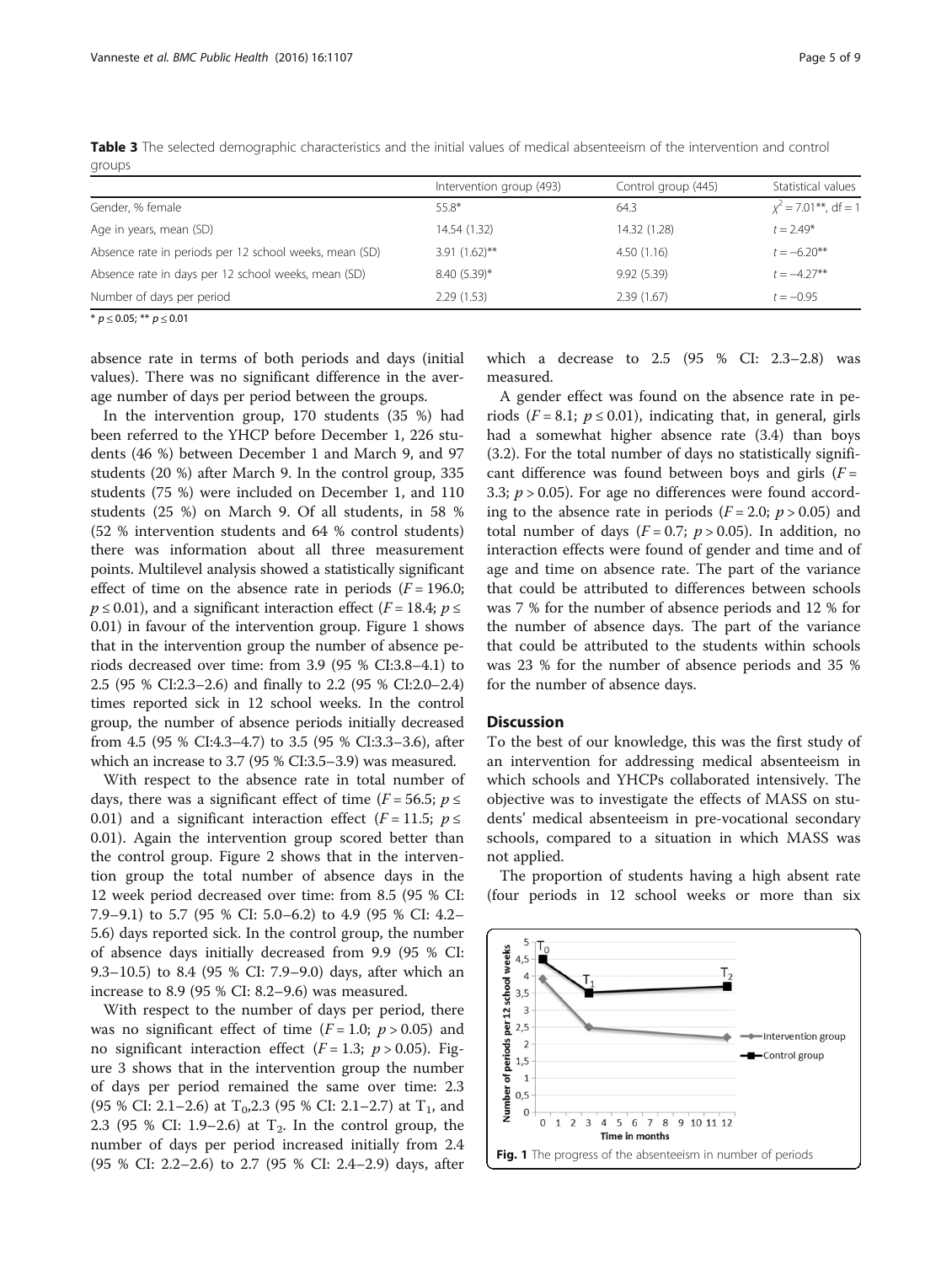<span id="page-5-0"></span>

consecutive days) was 0.12 within the intervention schools versus a proportion of 0.14 within the control schools. This difference in proportion might be explained by an effect of the intervention at school level: increased awareness of and more attention to sickness reporting may within the school community result in a decrease in medical absenteeism. Moreover, underidentification of intervention students cannot be ruled out. The statistically significant difference between the two study groups related to gender (56 % of the intervention students and 64 % of the control students was male) suggests that schools may be less inclined to refer female students to the YHCP. A statistically significant difference in age between the two groups was also found. However, the actual difference was only 0.22 years (about 2½ months), which seems irrelevant in practice. Since there seemed to be no influence of gender and age on absence over time, probably this selection in the intervention group did not influence our results. The fact that there were more missing data in the intervention group can be explained by the different ways of inclusion between the control and intervention group. However, additional analyses showed no differences in



the baseline measurement (as well in days as in periods) between the students with complete data and those with a missing on one of the measurement points.

Although the absence rate of all intervention and control students met one of the MASS-criteria, there were significant differences in the baseline measurements between both groups. This might be due to the way the data was obtained. In the intervention group, the baseline measurement was the consultation moment with the YHCP. The lower baseline absence rate in the intervention group might be explained by the attention and awareness generated by MASS during the time needed to actually meet the YHCP. In the control group, the data for the baseline measurement was close to the moment of meeting one of the criteria and was collected retrospectively. Meanwhile, in the control group there was no systematic attention, as in MASS, in case of an extensive absence rate. Consequently, it is conceivable that a part of the effect of MASS has already been measured at the baseline measurement and therefore cannot generate an effect anymore at follow-up measurements.

The study showed a decrease in the number of absence periods and absence days per 12 school weeks in both groups and in both measurements. The effects were significantly stronger in the intervention group. Regarding the initial decrease after 3 months in both groups, there are three possible interpretations. First, the decrease could (partly) be explained by "regression-tothe-mean" since only students with the highest rates of absenteeism were included in this study. However, the effect measured in the control group is less strong, therefore "regression-to-the-mean" cannot be sustained as the only explanation for the decline. Secondly, the influence of seasonality should be considered because (data of the) students were included at different times: 75.3 % of the intervention students were included before December 1, compared to 34.6 % of the control students. The influence of influenza is almost negligible because, in the Netherlands, in 2011–2012, the prevalence of influenza was extremely low [\[40\]](#page-8-0). Paediatric diseases, however, like gastroenteritis, functional complaints and asthma, must be taken into account as they have peaks from November till March [\[41](#page-8-0)]. Therefore, the first follow-up measurement in the control group has occurred more often in the peak season. This could explain the lesser decline at the first follow-up measurement in the control group. Thirdly, another reason for the rapid decline of absenteeism in the intervention group after 3 months may be due to the MASS intervention, which generated attention and care.

Regarding the effects after 12 months, it should be noticed that this follow-up measurement took place in the same period as the baseline measurement in both groups. There are two possible interpretations for the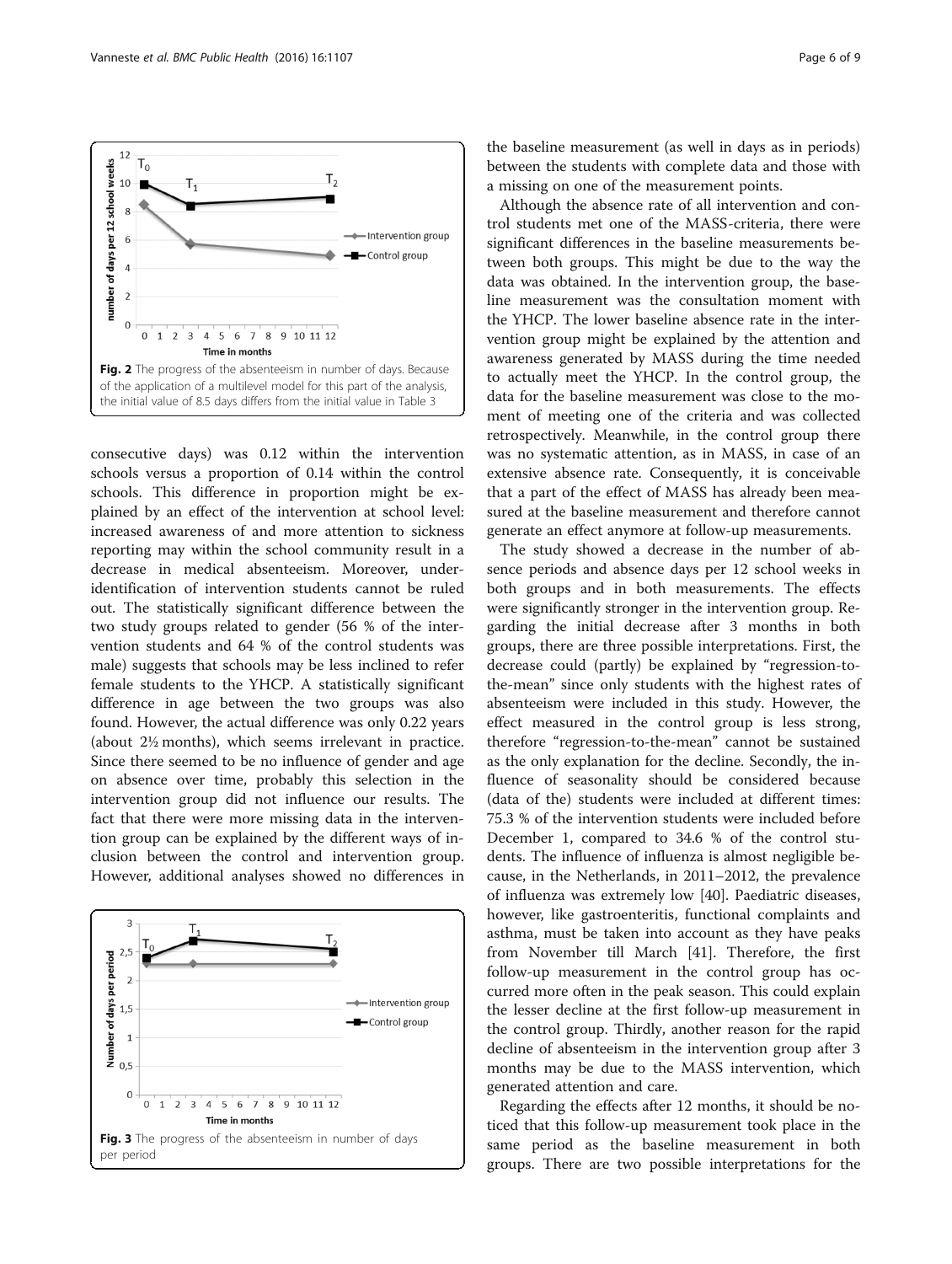<span id="page-6-0"></span>different outcomes in both groups. First, seasonality should be considered again. It is likely that seasonal influences of the pediatric diseases have had the same impact on both measurements. However, taking into account that there was a severe flu epidemic in the Netherlands, in 2012–2013, from January to March [\[40](#page-8-0)], this could have adversely affected the second follow-up measurement in the intervention group as the measurement was more often during the flu-peak. A difference between the second follow-up measurements can therefore partly be explained by the flu for the benefit of the control group. Secondly, the long-term effect after 12 months may be an effect of MASS. Regarding the number of days per period, no significant effects were found. Our findings are in line with a study of the 12-months effectiveness of an intervention called "SHARP-at work" for reducing recurrent sickness absence in workers with common mental disorders [\[42](#page-8-0)]. Arends et al. demonstrated that the intervention had especially an effect on the incidence of recurrent sickness absence.

It is likely that the results can be generalised to a national level. Although a statistically significant part of the variance could be attributed to the school level (7–12 %) the greatest effects were found at the individual student level (25–35 %). The effects that can be expected on other educational levels are uncertain and subject to future research. Strengths of the study are the large sample size and the intervention being rooted in Dutch health care and educational systems. It remains unclear to what extent these results can be generalised internationally, since both public health care and school systems differ substantially across countries.

Medical absence rate was chosen as the central outcome measurement in this study because the absence itself is related to a lower level of education and even school dropout. Consequently, this study provides no definite answers which factors are responsible for the decrease in absence rates that were found in this study. A combination of systematic, and thereby improved, identification of students with extensive medical absenteeism, the school paying more attention to students' medical absenteeism, and referral to the YHCP, makes students feel that they and their absenteeism are not ignored but taken seriously. This can result in a raised threshold for reporting sick in future because students cannot avoid attention. The decrease in medical absenteeism can also be attributed to the intervention of the YHCP, resulting in more personalised and adequate treatment, care or support: after analysing the great variability of underlying reasons for the absenteeism [\[43](#page-8-0)], appropriate care, educational adjustments and adequate support could be arranged by schools and YHCPs in a sustainable manner. As a consequence, students possibly experience fewer (health-related) problems and/or find better ways to deal with their problems. Interventions are already available to handle with absence in cases of specific diseases and problems experienced by the student [\[2](#page-7-0)]. Our study showed a relatively high effect at the students' level. For future research it is recommended to investigate these individual variations: to what extent could the differences in absence trajectories over time be explained by students' characteristics such as coping behaviour, their social context such as family and peers, the underlying diseases and problems, and to the possible contributions of school, YHCP and health care characteristics. A multicentre prospective study in which intervention and control condition are located in different regions is recommended to further investigate the role of the school and their considerations in referring to the YHCP, to study the effects of the intervention on the care and support initiated by school and health care, and on the satisfaction of students and parents with care and support, and on students' well-being and health.

## Conclusions

The study provides first indications of the added value of personalised management of medical absenteeism, i.e. systematic identification of students with extensive medical absenteeism and consistent referral to the YHCP, compared to "medical absenteeism policy as usual". The effectiveness of the intervention is demonstrated primarily by a decrease in the number of periods reported sick. MASS seems to be a promising tool in the public health setting for addressing medical absenteeism among students.

## Appendix

Box 1 Description of the Dutch educational system.

The Dutch general educational system is structured as follows (following the International Standard Classification of Education ISCED) [[26](#page-7-0)]: at the age of 12, after primary education, students can choose between three tracks of education, each aiming at a different educational level in secondary school. They can go to pre-vocational secondary education (VMBO: ISCED 2), which is the lowest level, takes 4 years and prepares for intermediate vocational education (MBO: ISCED 3C). The second track in Dutch secondary education is senior general secondary education (HAVO), which takes 5 years and prepares for higher vocational education (HBO). The third track is pre-university education (VWO), which takes 6 years and prepares for studies at university level (academic bachelors and masters). Students can arrange their educational pathways in many ways, by going up or down levels. The levels relate to the degree of complexity of the content of the programme. In addition to general education, in the Netherlands there is also 'special needs education', in which the content of the educational programmes designed can be adapted to students' specific needs.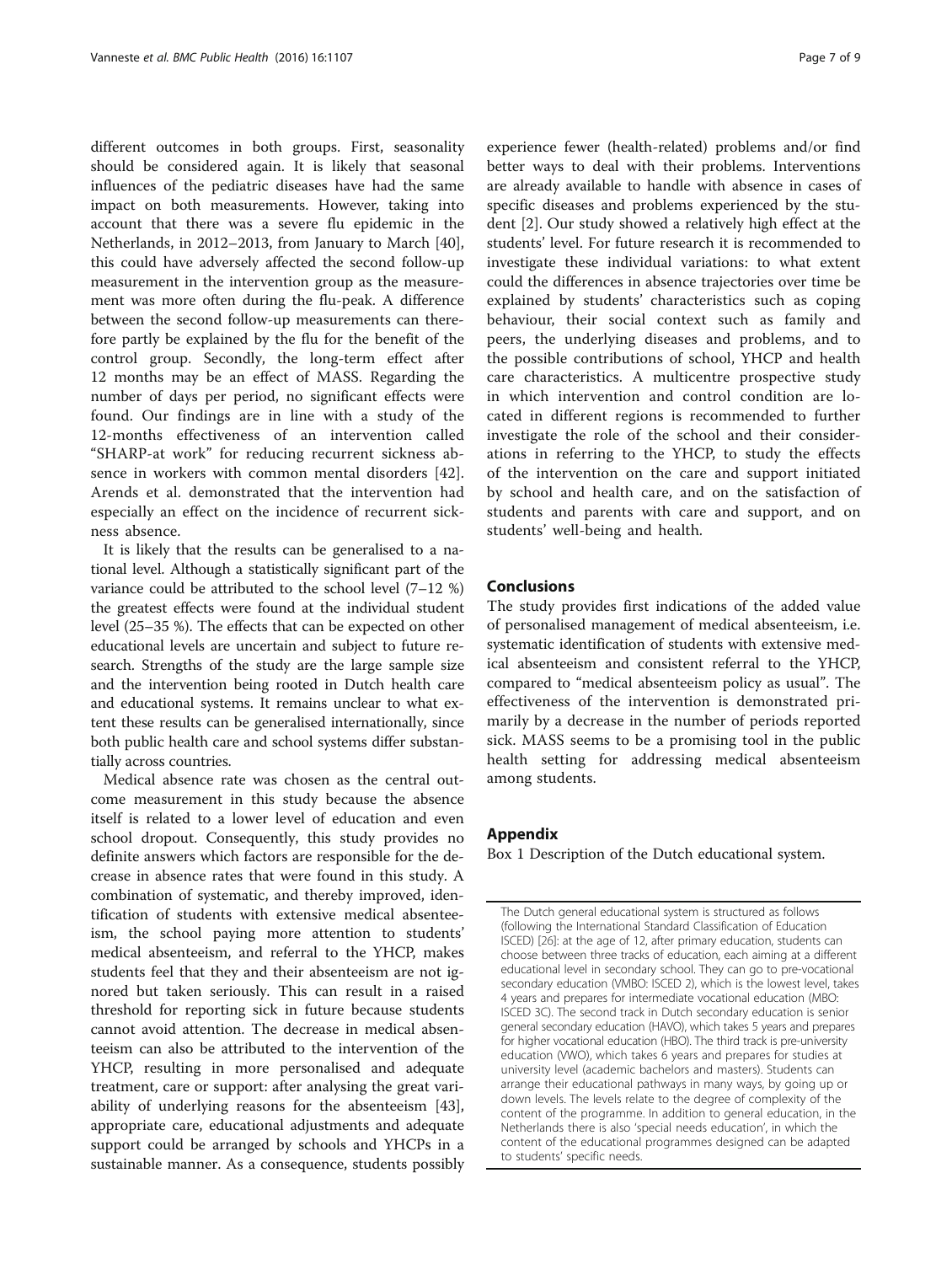#### <span id="page-7-0"></span>Acknowledgements

The authors would like to thank all students and youth health care physicians who participated in this study, and to Winke Swinkels who participated in the data collection.

#### Funding

This study was funded by ZonMw, the Dutch Organization for Health Research and Development.

#### Availability of supporting data

The study data is stored by the Faculty of Social and Behavioural Sciences, Tranzo, Tilburg University in The Netherlands following the Institution's data management policies. Data can be released by researchers in research collaboration based on permission from the steering committee of the study.

#### Authors' contributions

All authors contributed to the study design. YV participated in data collection and coordinated the study. JM supported the analysis of this study. All authors contributed to the interpretation of the data. YV drafted the manuscript, the co-authors critically revised the manuscript. All authors have read and approved the final version of this manuscript.

#### Competing interests

The authors declare that they have no competing interests.

#### Consent for publication

Not applicable.

#### Ethics approval and consent to participate

The research protocol was approved by the Medical Ethics Committee of the University Hospital Maastricht and Maastricht University (Dossier number 11-4-070.6/ivb). Written informed consent was obtained from students and parents to participate in the study.

#### Author details

<sup>1</sup>Regional Public Health Service West Brabant, PO Box 3024, 5003 DA Tilburg, The Netherlands. <sup>2</sup>Faculty of Social and Behavioural Sciences, Tranzo, Tilburg University, PO Box 90153, 5000 LE Tilburg, The Netherlands. <sup>3</sup>Faculty of Health, Medicine and Life Sciences (FHML), CAPHRI, Department of Social Medicine, Maastricht University, PO Box 616, 6200 MD Maastricht, The **Netherlands** 

#### Received: 29 January 2016 Accepted: 26 September 2016 Published online: 21 October 2016

#### References

- 1. Eckstein Z, Wolpin KI. Why youths drop out of high school: the impact of preferences, opportunities, and abilities. Econ Soc. 1999;67(6):1295–339. doi: [10.1111/1468-0262.00081](http://dx.doi.org/10.1111/1468-0262.00081).
- 2. Kearney CA. School absenteeism and school refusal behavior in youth: a contemporary review. Clin Psychol Rev. 2008;28:451–71.
- 3. Christenson SL, Thurlow ML. School dropouts: prevention considerations, interventions, and challenges. Am Psychol Society. 2004;13(1):36–9. doi[:10.](http://dx.doi.org/10.1111/j.0963-7214.2004.01301010.x) [1111/j.0963-7214.2004.01301010.x](http://dx.doi.org/10.1111/j.0963-7214.2004.01301010.x).
- Rumberger RW. Why students drop out of school and what can be done. Dropouts in America: how severe is the problem? What do we know about intervention and prevention? Harvard University. 2001;1–45. [http://](http://civilrightsproject.ucla.edu/research/k-12-education/school-dropouts/why-students-drop-out-of-school-and-what-can-be-done/rumberger-why-students-dropout-2001.pdf) [civilrightsproject.ucla.edu/research/k-12-education/school-dropouts/why](http://civilrightsproject.ucla.edu/research/k-12-education/school-dropouts/why-students-drop-out-of-school-and-what-can-be-done/rumberger-why-students-dropout-2001.pdf)[students-drop-out-of-school-and-what-can-be-done/rumberger-why](http://civilrightsproject.ucla.edu/research/k-12-education/school-dropouts/why-students-drop-out-of-school-and-what-can-be-done/rumberger-why-students-dropout-2001.pdf)[students-dropout-2001.pdf.](http://civilrightsproject.ucla.edu/research/k-12-education/school-dropouts/why-students-drop-out-of-school-and-what-can-be-done/rumberger-why-students-dropout-2001.pdf) Accessed 7 Jan 2015
- 5. Traag T, Marie O, Velden Rvd. Risicofactoren voor voortijdig schoolverlaten en jeugdcriminaliteit [Risk factors for school dropout and juvenile delinquency]. [http://www.cbs.nl/NR/rdonlyres/131FADA3-2E22-4E51-9A91-](http://www.cbs.nl/NR/rdonlyres/131FADA3-2E22-4E51-9A91-6BB53E1E0895/0/2010k2b15p55art.pdf) [6BB53E1E0895/0/2010k2b15p55art.pdf.](http://www.cbs.nl/NR/rdonlyres/131FADA3-2E22-4E51-9A91-6BB53E1E0895/0/2010k2b15p55art.pdf) 2010;55–60. Accessed 26 Feb 2015
- 6. Beckers ITT, Traag T. Met een startkwalificatie betere kansen op de arbeidsmarkt. Sociaaleconomische trends [Better opportunities in the labour market with a basic qualification. Socioeconomic Trends]. The Hague: Statistics, The Netherlands, 2005: 23–28. [http://www.cbs.nl/NR/rdonlyres/](http://www.cbs.nl/NR/rdonlyres/31B62F76-21E2-40C8-86AB-230589D4F9EA/0/2007k3v4p23art.pdf) [31B62F76-21E2-40C8-86AB-230589D4F9EA/0/2007k3v4p23art.pdf.](http://www.cbs.nl/NR/rdonlyres/31B62F76-21E2-40C8-86AB-230589D4F9EA/0/2007k3v4p23art.pdf) Accessed 26 Feb 2015
- 7. Junger-Tas J. Diploma's en goed gedrag II: Preventie van antisociaal gedrag in het onderwijs [Diplomas and good behaviour II: Prevention of antisocial behavior in education]. The Hague: Dutch Ministry of Justice. 2002; [http://](http://onderwijsdatabank.nl/23998/diplomas-en-goed-gedrag-ii/) [onderwijsdatabank.nl/23998/diplomas-en-goed-gedrag-ii/.](http://onderwijsdatabank.nl/23998/diplomas-en-goed-gedrag-ii/) Accessed 7 Jan 2015.
- 8. Ross CE, Wu C-L. The links between education and health. Am Sociol Rev. 1995;60(5):719. doi:[10.2307/2096319.](http://dx.doi.org/10.2307/2096319)
- 9. Galobardes B, Lynch J, Smith GD. Measuring socioeconomic position in health research. Br Med Bull. 2007;81–82:21–37. doi:[10.1093/bmb/ldm001](http://dx.doi.org/10.1093/bmb/ldm001).
- 10. Droomers M, Schrijvers CTM, Mheen DVD, Mackenbach JP. Educational differences in leisure-time physical inactivity: a descriptive and explanatory study. Soc Sci Med. 1998;47(11):1665–76. doi[:10.1016/S0277-9536\(98\)00272-X.](http://dx.doi.org/10.1016/S0277-9536(98)00272-X)
- 11. Droomers M, Schrijvers CTM, Stronks K, Mheen DVD, Mackenbach JP. Educational differences in excessive alcohol consumption: the role of psychosocial and material stressors. Prev Med. 1999;29(1):1–10. doi:[10.1006/](http://dx.doi.org/10.1006/pmed.1999.0496) [pmed.1999.0496](http://dx.doi.org/10.1006/pmed.1999.0496).
- 12. Thrane Christer C. Explaining educational-related inequalities in health: mediation and moderator models. Soc Sci Med. 2006;62(2):467–78.
- 13. Dahlgren G, Europe WHOWROf. European strategies for tackling social inequities in health: levelling up: WHO Regional Office for Europe; 2006. [http://www.euro.who.int/\\_\\_data/assets/pdf\\_file/0018/103824/E89384.pdf](http://www.euro.who.int/__data/assets/pdf_file/0018/103824/E89384.pdf). Accessed 7 Jan 2015
- 14. Mackenbach JP. Health inequalities: Europe in profile. Tackling health inequalities: governing for health. Rotterdam: European Commission, 2006. [http://www.who.int/social\\_determinants/resources/european\\_inequalities.](http://www.who.int/social_determinants/resources/european_inequalities.pdf) [pdf](http://www.who.int/social_determinants/resources/european_inequalities.pdf) Accessed 7 Jan 2015
- 15. Havas J, Bosma H, Spreeuwenberg C, Feron FJ. Mental health problems of Dutch adolescents: the association with adolescents' and their parents' educational level. Eur J Public Health. 2009;20(3):258–64. doi[:10.1093/](http://dx.doi.org/10.1093/eurpub/ckp172) [eurpub/ckp172.](http://dx.doi.org/10.1093/eurpub/ckp172)
- 16. Kulhánová I, Hoffmann R, Eikemo TA, Menvielle G, Mackenbach JP. Educational inequalities in mortality by cause of death: first national data for the Netherlands. Int J Public Health. 2014;59(5):687–96. doi:[10.](http://dx.doi.org/10.1007/s00038-014-0576-4) [1007/s00038-014-0576-4](http://dx.doi.org/10.1007/s00038-014-0576-4).
- 17. Bosma H, Mheen DHVD, Borsboom GJJM, Mackenbach JP. Neighborhood socioeconomic status and all-cause mortality. Am J Epidemiol. 2001;153(4): 363–71. doi:[10.1093/aje/153.4.363.](http://dx.doi.org/10.1093/aje/153.4.363)
- 18. Huisman M, Kunst AE, Bopp M, Borgan JK, Borrell C, Costa G, et al. Educational inequalities in cause-specific mortality in middle-aged and older men and women in eight western European populations. Lancet. 2005; 365(9458):493–500. doi[:10.1016/S0140-6736\(05\)17867-2](http://dx.doi.org/10.1016/S0140-6736(05)17867-2).
- 19. Gathmann C, Jürges H, Reinhold S. Compulsory schooling reforms, education and mortality in twentieth century Europe. Soc Sci Med. 2015; 127:74–82. doi:[10.1016/j.socscimed.2014.01.037.](http://dx.doi.org/10.1016/j.socscimed.2014.01.037)
- 20. Lager ACJ, Torssander J. Causal effect of education on mortality in a quasi-experiment on 1.2 million Swedes. Proc Natl Acad Sci U S A. 2012;109(22):8461–7. doi:[10.1073/pnas.1105839109.](http://dx.doi.org/10.1073/pnas.1105839109)
- 21. Mackenbach JP, Stirbu I, Roskam AJ, Schapp M, Menvielle G, Leinsalu M, et al. Socioeconomic inequalities in health in 22 European countries. N Engl J Med. 2008;358(23):2468–81. doi[:10.1056/NEJMsa0707519.](http://dx.doi.org/10.1056/NEJMsa0707519)
- 22. Eaton DK, Brener N, Kann LK. Associations of health risk behaviors with school absenteeism. Does having permission for the absence make a difference? J Sch Health. 2008;78(4):223–9. doi[:10.1111/j.1746-1561.2008.00290.x.](http://dx.doi.org/10.1111/j.1746-1561.2008.00290.x)
- 23. Scottish Executive National Statistics. Results of pupil attendance and absence for session 2006/7. Edinburgh: The Scottish Government, Statistics. [http://www.scotland.gov.uk/Publications/2013/12/4199/17.](http://www.scotland.gov.uk/Publications/2013/12/4199/17) 2007. Accessed 7 Jan 2015
- 24. Lenzen CFG, Jentzsch A, Kaess M, Parzer P, Carli V, Wasserman D, et al. Schulabsentismus in Deutschland - die Prävalenz von entschuldigten und unentschuldigten Fehlzeiten und ihre Korrelation mit emotionalen und Verhaltensauffälligkeiten [School absenteeism in Germany: prevalence of excused and unexcused absenteeism and its correlation with emotional and behavioural problems]. Prax Kinderpsychol Kinderpsychiatr. 2013; 62(8):570–82.
- 25. NIPO het marktonderzoeksinstituut. Rapport: Schoolverzuim in het Voortgezet Onderwijs [Report on school absenteeism in secondary school]. Amsterdam, 2002. Available at: [http://www.tns-nipo.com/pages/](http://www.tns-nipo.com/pages/persvannipo/pdf/schoolverzuim03.pdf) [persvannipo/pdf/schoolverzuim03.pdf.](http://www.tns-nipo.com/pages/persvannipo/pdf/schoolverzuim03.pdf) Accessed 7 Jan 2015.
- 26. UNESCO Institute for Statistics, Canada. ISCED Fields of Education and Training 2013 (ISCED-F 2013). United Nations International Family of Economic and Social Classifications. Manual on the International Standard